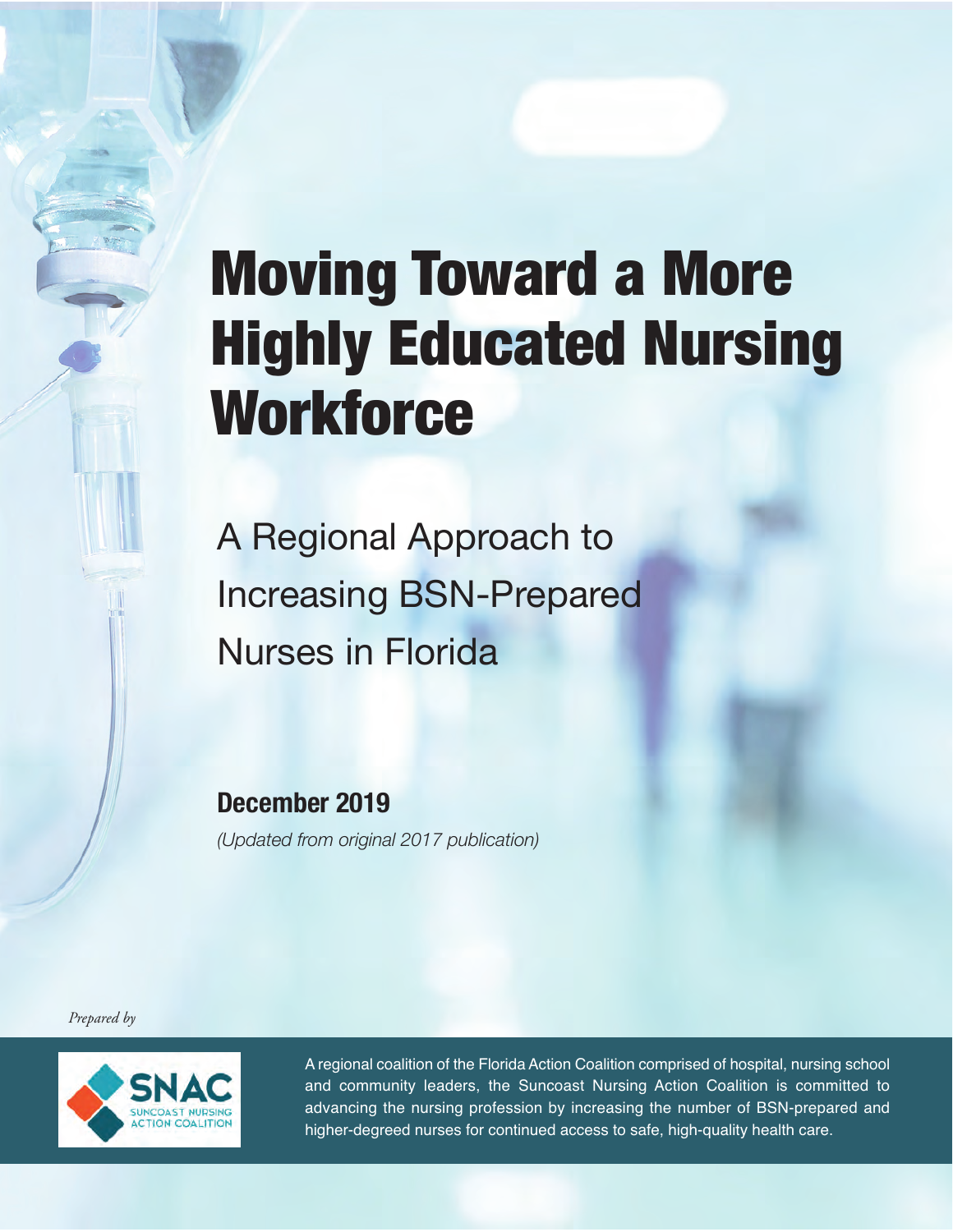

### x **OBJECTIVE**

This white paper is intended to highlight the shortage of BSN nursing programs in regions throughout Florida and the associated consequences on Florida's healthcare delivery system, patient outcomes and nursing workforce. In order to meet the complexities and demands of today's health care delivery system, it has become essential for newly graduating nurses to attain, at a minimum, a bachelor's degree in nursing (BSN) before entering the nursing workforce. Despite a national imperative to increase the number of BSN-prepared nurses, the majority of nurses completing nursing programs in Florida are earning associate degrees, often due to a limited availability of prelicensure BSN programs, to meet current workforce demands.

Although mounting evidence clearly demonstrates BSN-prepared nurses in hospitals result in better patient outcomes and more efficient, cost-effective care, the persistent nursing shortage and escalating employer needs continue to exacerbate the situation. In this urgent call-to-action, the Suncoast Nursing Action Coalition is putting forth a regional approach that is helping to increase the percentage of BSNprepared nurses on the Suncoast (Sarasota-Manatee-Charlotte-Desoto counties) and calling upon all Florida hospitals, nursing schools, academic and community leaders and legislators to collaborate, create and strengthen Florida initiatives to meet the national imperative and increase the proportion of BSN-prepared nurses to 80 percent by 2020.

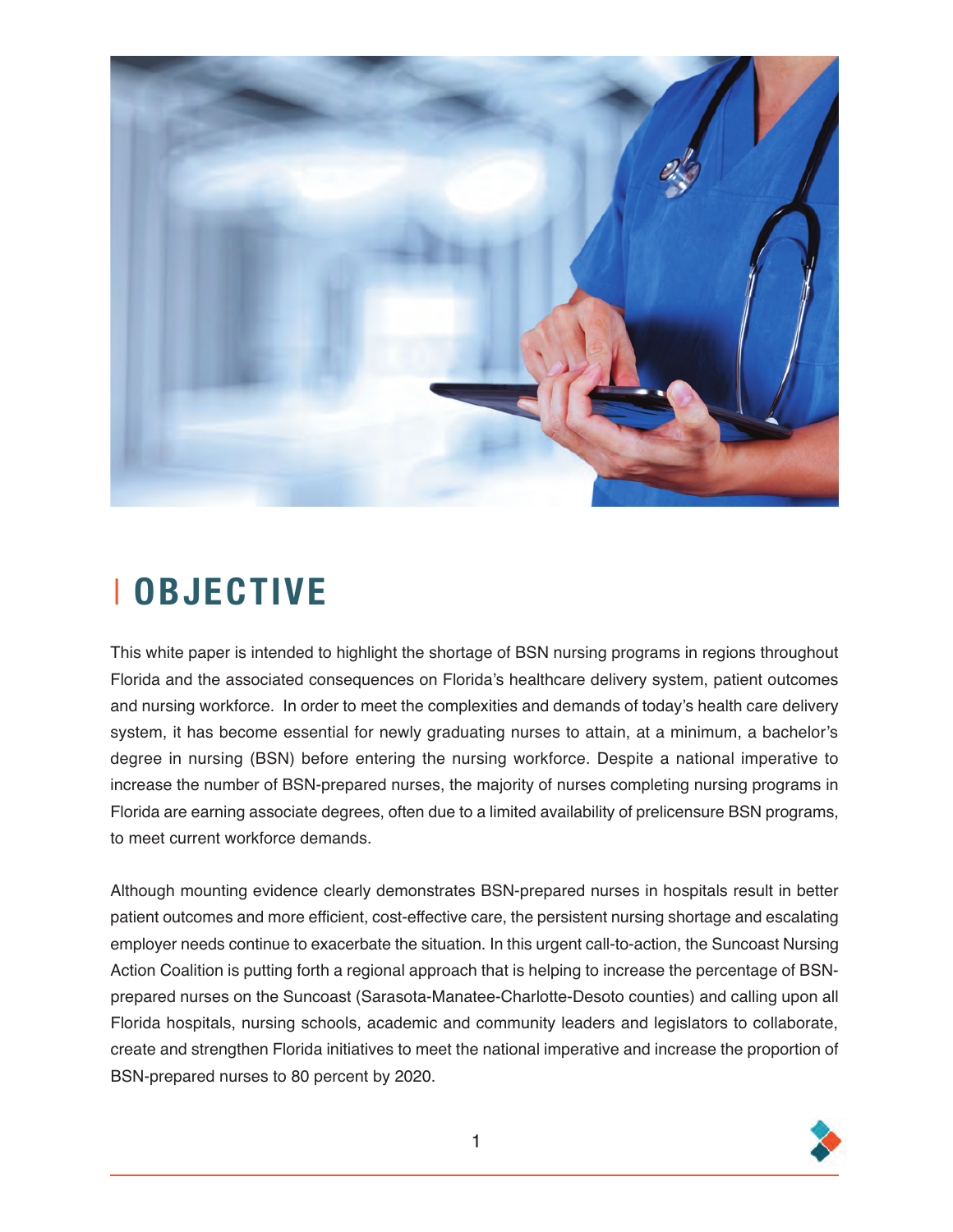## **I OVERVIEW**

The National Academy of Medicine (NAM), formerly known as the Institute of Medicine (IOM), recognized the important role nurses play in managing patient care in its 2010 landmark report, "The Future of Nursing: Leading Change, Advancing Health." The organization outlined the essential competencies nurses need to deliver safe, high-quality care and recommended, among other goals, that the proportion of U.S. nurses educated at the baccalaureate level be increased to 80 percent by 2020.

The Tri-Council for Nursing, which includes the American Association of Colleges of Nursing, American Nurses Association, American Organization of Nurse Executives and National League for Nursing, has also united in the view that a more highly educated nursing workforce is critical to meeting the nation's nursing needs and delivering safe, effective patient care. "The increasing complexity of technology, medical therapies and treatments, and chronic health conditions underscores the need for nurses to be more highly educated. Increased education and advanced degrees will better prepare RNs to develop process improvements that address medical errors, reimbursement issues, navigating multiple systems of care, and other challenges in the healthcare delivery system," the Tri-Council emphasized in its October 2010 consensus statement.

The situation is most critical in Florida, where baseline forecasts show that the state will face a shortage of RNs by 2025 capable of crippling its healthcare system and reducing access to care for Floridians.

Fueled by the aging Baby Boomer population, rising incidence of chronic disease, retiring nursing workforce and limited capacity of nursing schools, the nursing shortage in Florida has reached a critical tipping point. Even though decades of research validates



the link between BSN-prepared nurses and better patient outcomes and care, roughly half of all nurses graduating today are unable to obtain prelicensure bachelor's degrees and becoming licensed RNs through faster, more accessible associate degree (ADN) programs.

According to the Florida Center for Nursing, demand for nursing personnel is projected to increase dramatically as Florida's large Baby Boomer population reaches retirement and begins to require more care for age-related conditions, and as healthcare reform increases the demand for more services.

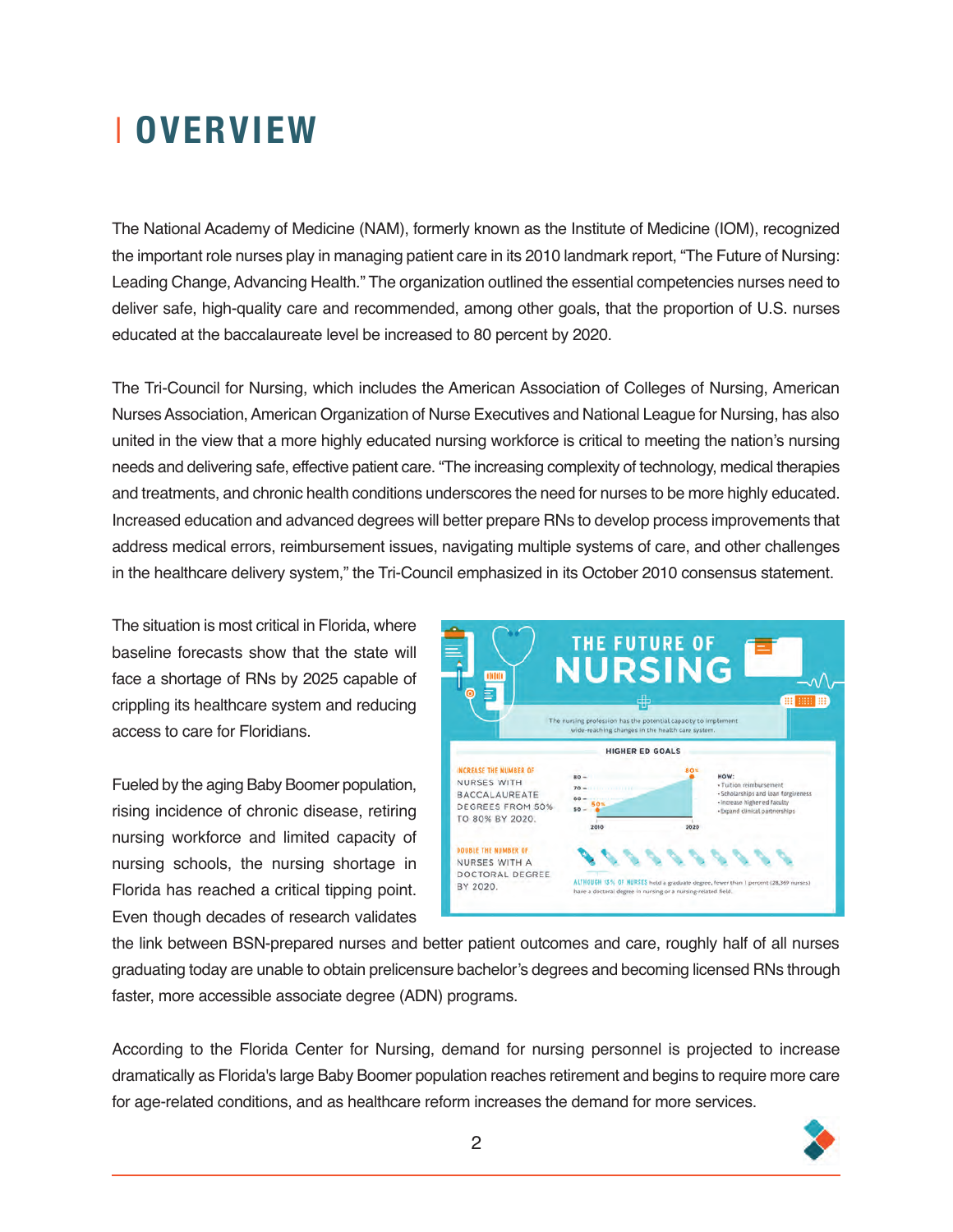### x **PROBLEM**

In Florida, the limited access and number of pre-licensure BSN programs are resulting in entry-level nurses who lack the additional education, preparation and critical thinking skills necessary for the nursing workforce to address the complexities of today's health care delivery system.

It's a dangerous trend that not only threatens the quality of patient care, but also undermines the expertise and leadership potential of the nursing profession itself.

As point-of-care providers, nurses constitute the primary surveillance system for early detection of complications and problems in care and are in a pivotal position to initiate actions that minimize adverse outcomes for patients.

At least two decades of research demonstrates that BSN-prepared nurses in hospitals result in:

- $\blacksquare$  Decreased mortality and complication rates
- Reduction in infections and other hospitalacquired conditions.
- $\blacksquare$  Reduced lengths of stay
- Decreased hospital readmission rates
- $\blacksquare$  Improved critical decision-making skills
- $\blacksquare$  Higher job satisfaction and employment retention rates
- $\blacksquare$  Greater interest/pursuit of graduate education



Although the evidence behind the NAM/IOM's recommendations is well established, it remains a daunting challenge, as only half of our nation's nurses hold BSN or higher degrees.

The Robert Wood Johnson Foundation and American Association for Retired People launched "The Future of Nursing Campaign for Action" to guide nationwide efforts to help meet the NAM/IOM goals, and led to the creation of 51 action coalitions, one in every state and the District of Columbia.

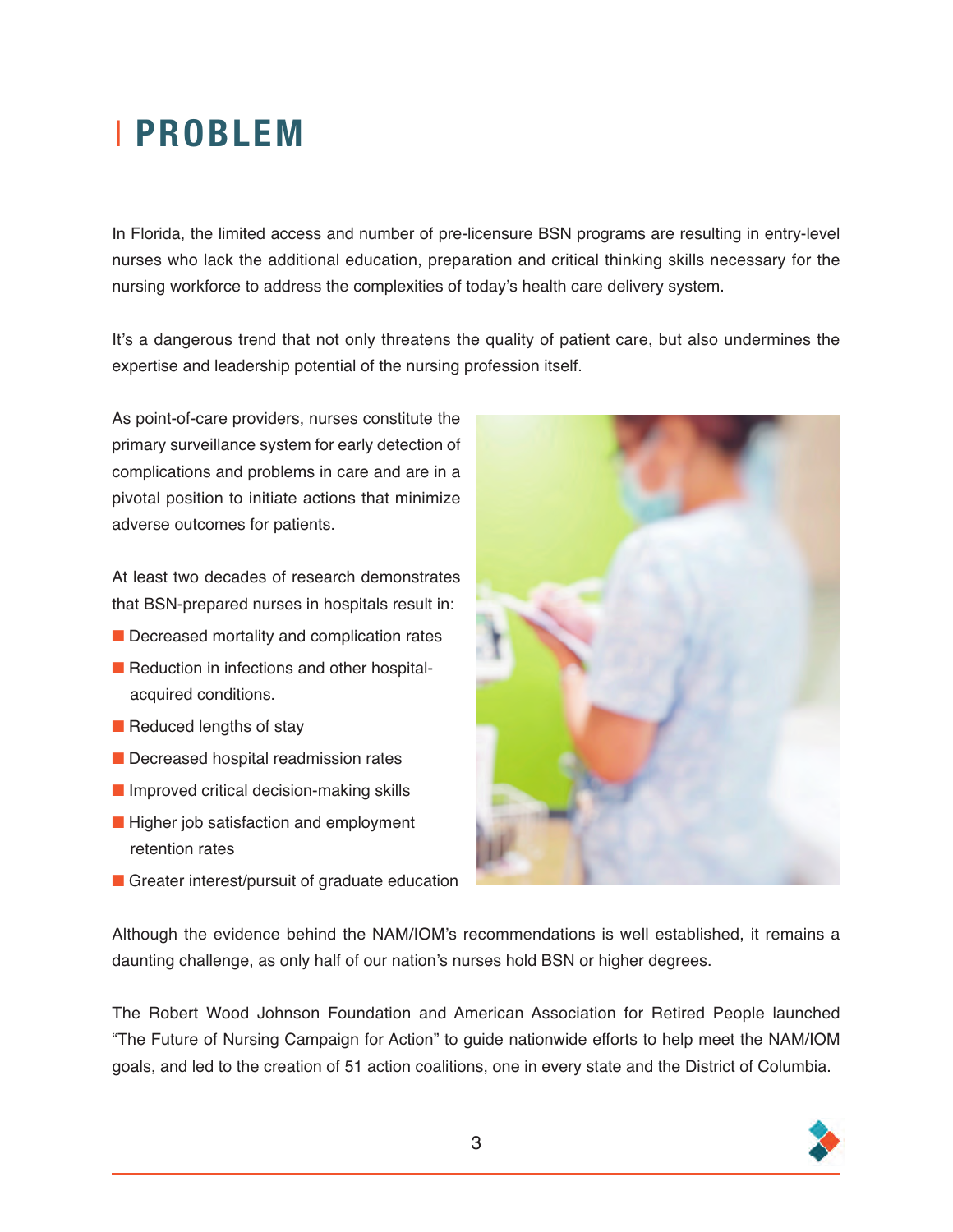#### Current State of Nursing Pre-licensure Education in Florida Regions

In Florida, the Florida Action Coalition (FL-AC) and Suncoast Nursing Action Coalition (SNAC), a grassroots team established to assess and tackle the regional needs in southwest Florida, have been among the most active coalitions in the nation – but also the most challenged.

Despite progress made by the FL-AC and SNAC, Florida continues to lag behind other states in meeting the NAM/IOM goals due to an insufficient number of pre-licensure BSN programs and abundance of associate degree nursing programs.

While the rate of working RNs with a BSN in Florida has increased in recent years (reaching 41 percent in 2017), nearly half (48 percent) are filling the demands of today's employers through faster, more accessible associate degrees in nursing.

In the four counties of Charlotte, Desoto, Manatee and Sarasota served by SNAC, only 33.5 % of RNs hold a bachelor's or higher degree, according to the latest licensing data from the Florida Board of Nursing (2014-2015) and Florida Center for Nursing Workforce Survey (July 2016). That rate increases to 38% when including ARNPs. The result: The small percentage of BSN-prepared nurses in communities without financially and geographically accessible pre-licensure BSN programs leaves hospitals with no choice but to hire less prepared nurses (RNs with only associate degrees) to meet their staffing needs.



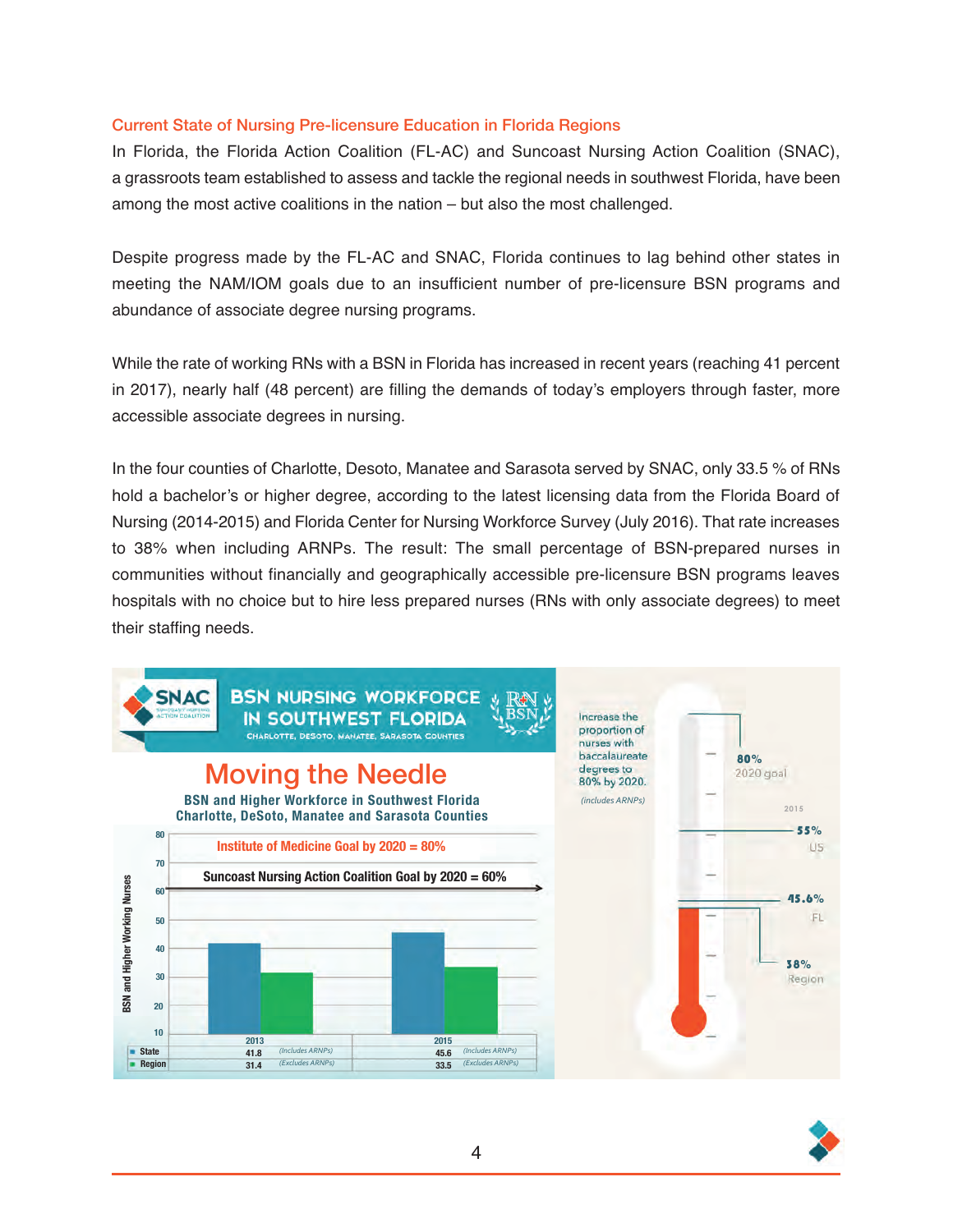#### Implications for Meeting the Demands of Population Health

Of the top 25 fastest-growing metro areas in America, 10 are in Florida, according to an U.S. Census Bureau update for the period July 1, 2015-July 1, 2016.

But the population isn't just growing in Florida – it's also getting older, according to Florida State University's Pepper Institute on Aging and Public Policy. With 17 percent of residents over age 65, Florida now holds the title for the "oldest" state in the nation, which places even greater demands on the state's healthcare system.

SNAC serves the North Port-Sarasota-Bradenton metro region, which claims the No. 10 spot in the nation's "fastest-growing" list, with twice as many people over age 65 as the national average. Indeed, in the 2016 U.S. Census update, 34.6 percent of the region's population was 65 or older, compared to just 14.9 percent who fit into that age bracket in the nation.

Nursing colleges across the state simply don't have the resources or capacity to keep up with the statewide demand. Even the most reputable university-based programs routinely turn away qualified applicants because they lack staffing and resources to expand their programs.

A corresponding shortage of master's and doctorally prepared nursing faculty has been a key deterrent to creating new pre-licensure BSN programs and expanding associate degree nursing programs into BSN programs.



Source: FSU's Pepper Institute on Aging and Public Policy

*Florida's population is expected to grow by almost 5.1 million between 2010 and 2030 and the growth of Florida's older population will account for most of this growth. By 2020 the number of Florida residents aged 65 and older is expected to reach 4.6 million.*

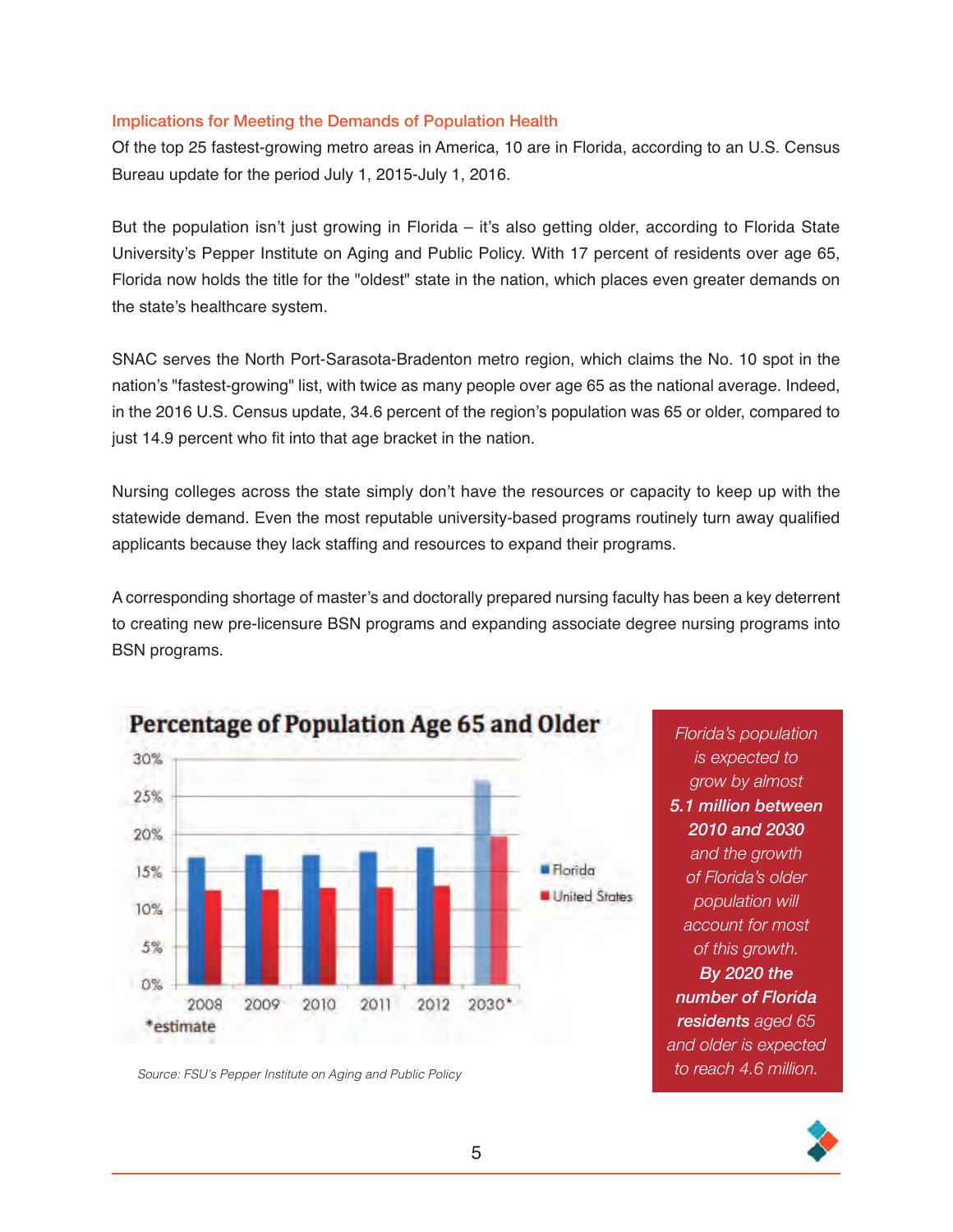# *COMMUNITY COLLABORATIVE*

SNAC, a voluntary network of about 20 community leaders, created a powerful triad to tackle the challenges in its region. Led by FL-AC member and former Chief Nursing Officer Jan Mauck, the coalition brought together key leaders needed to identify barriers inhibiting the rate of BSN-prepared nurses and implement strategies to increase the proportion of nurses with BSNs in SNAC's four-county region.

#### Triad Approach to Increasing Pre-licensure BSN Nurses

The triad consists of:

Nurse Employers/Hospital CNOs – Chief Nursing Officers from all of the region's hospitals, as well as employer representatives from a regional hospice organization: Sarasota Memorial Health Care System, Lakewood Regional Medical Center, Manatee Memorial Hospital, Blake Medical Center, Doctors Hospital, Venice Regional Bayfront Health and Tidewell Hospice.

Nursing School/Academic Leaders – Executives and managers from all of the region's nursing schools/programs: University of South Florida, Florida State University, State College of Florida, Keiser University; Florida Gulf Coast University; Florida SouthWestern State College in Charlotte County.

Community Leaders – Influential business, strategic planning and community representatives who shared SNAC's mission to enhance the education of nurses in the region.

Through local surveys and a forecasting toolkit provided by the FL-AC, SNAC researched and analyzed opportunities and challenges that faced its region, looking at, among other things:

- Education level of existing nursing workforce.
- **n** Percentage of BSN-prepared nurses needed to meet NAM/IOM goals for 2020.
- **n** Challenges and barriers.



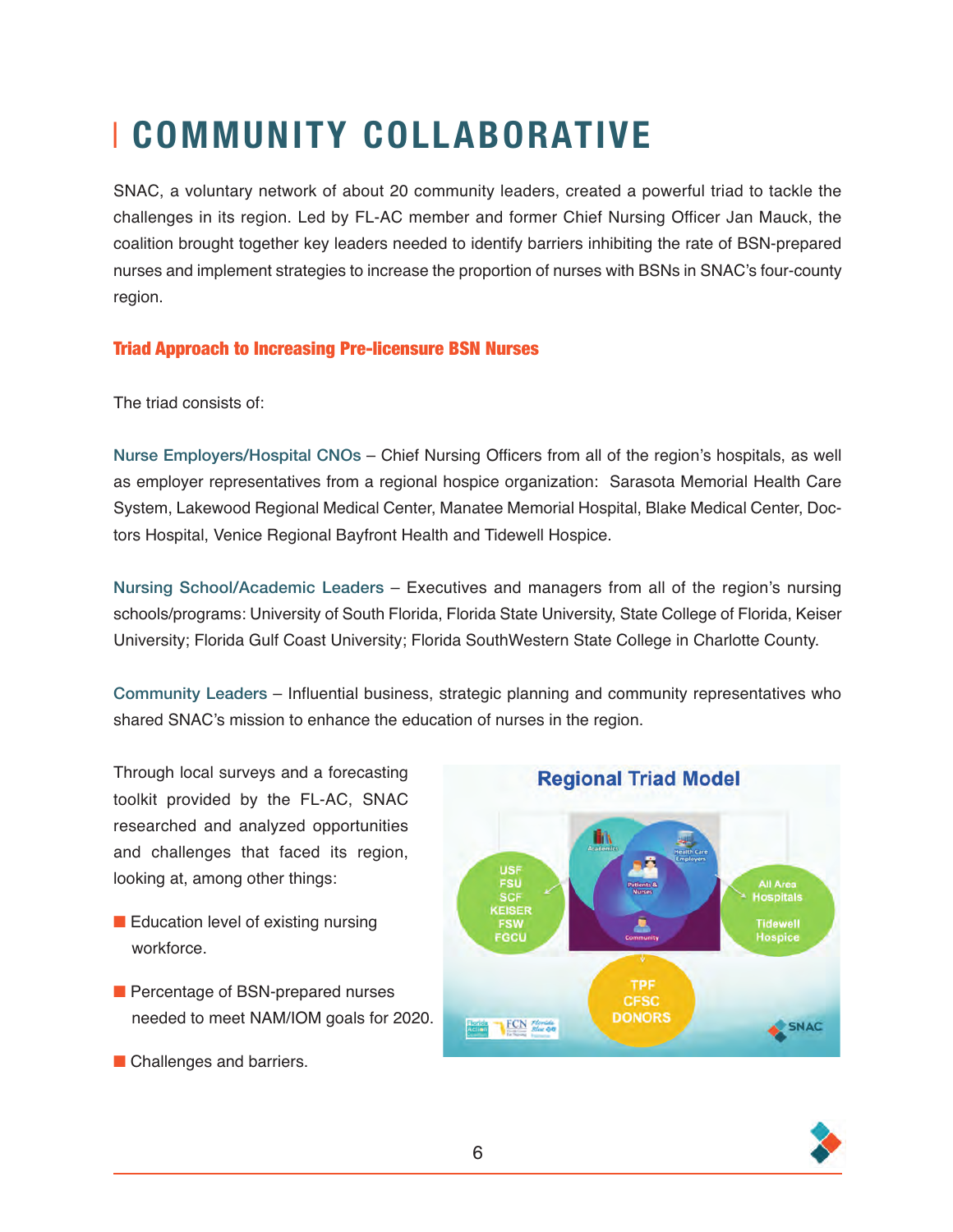#### Among its challenges, SNAC's analysis revealed:

■ In order to meet the NAM/IOM goals in 2020, the state of Florida would need in excess of 13,000 RNs with a BSN degree in 2020 (Florida's Demand for Nurses: 2015 Employer Survey, January 2016).

**n** Currently highly-qualified students who want to enroll in a four-year BSN degree program are unable to do so due to the limited number and capacity of four-year BSN programs offered in the four-county region served by SNAC.

**n** The nursing education programs in the region do not allow individuals to progress easily from an ADN certificate program to BSN without repeating courses; consequently, nursing students are entering the workforce without completing their BSNs.

**n** Once in the workforce, many barriers make it difficult for nurses to attain their BSN. According to SNAC surveys, the biggest barriers revolve around the time and cost to complete bridge programs (challenging work schedules, repeat coursework, expenses related to books, travel, childcare, time off work).

■ Nursing schools/programs in the area lack the infrastructure, support and doctoral-prepared nursing faculty needed to create more effective BSN programs.



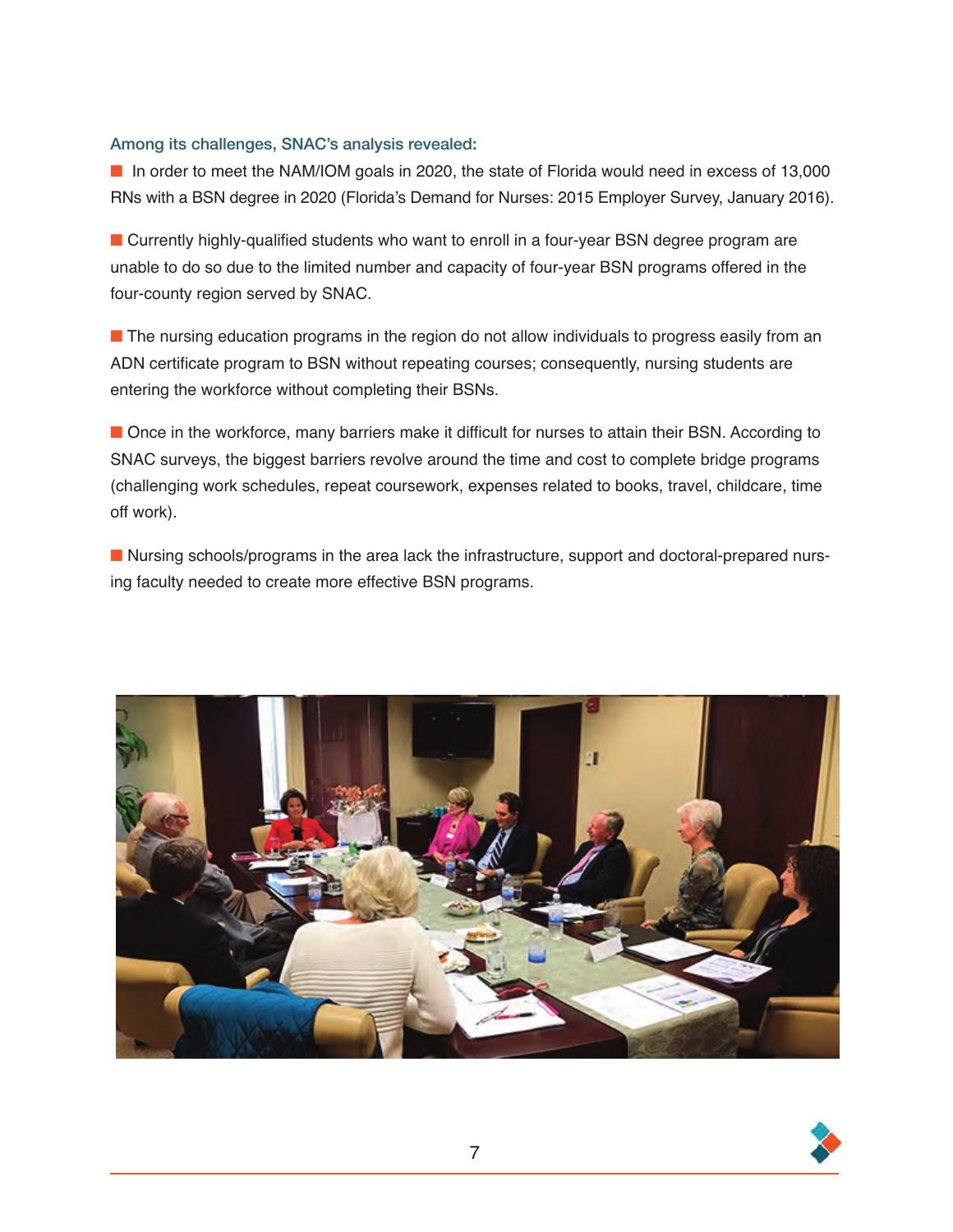

### **KEY STRATEGIES/SOLUTIONS**

While the SNAC region remains challenged by a lack of BSN programs and the growing demands on the nursing profession, the regional collaborative is achieving incremental success. A goal to educate the community about the need for BSN prepared nurses and prospective nursing students about the importance of a BSN is an overarching tenet. Following are successful strategies and key approaches SNAC has implemented through its triad approach:

#### CNOs/Nurse Employers

As major employers of nurses, the region's CNOs developed an executive steering committee that now includes all major employers of nurses in the region. This group meets regularly to assess and address opportunities and challenges in the region and set goals for a BSN-prepared workforce.

#### Key strategies implemented by the group include:

- **n** Developing a toolkit and employer quide to encourage and assist nurses in pursuing BSNs.
- Adopting and investing in career ladder programs that promote and support current licensed ADN nurses obtaining their BSNs through financial and professional incentives for local workforce opportunities.
- **n** Strengthening tuition reimbursement and other employee benefits to remove barriers preventing nurses from completing their BSNs (including career counseling/mentoring, flexible scheduling and childcare subsidies).
- **n** Promoting a more highly educated nursing workforce in the region through more selective hiring practices and pay differentials that prioritize employing nurses with BSN and graduate degrees.

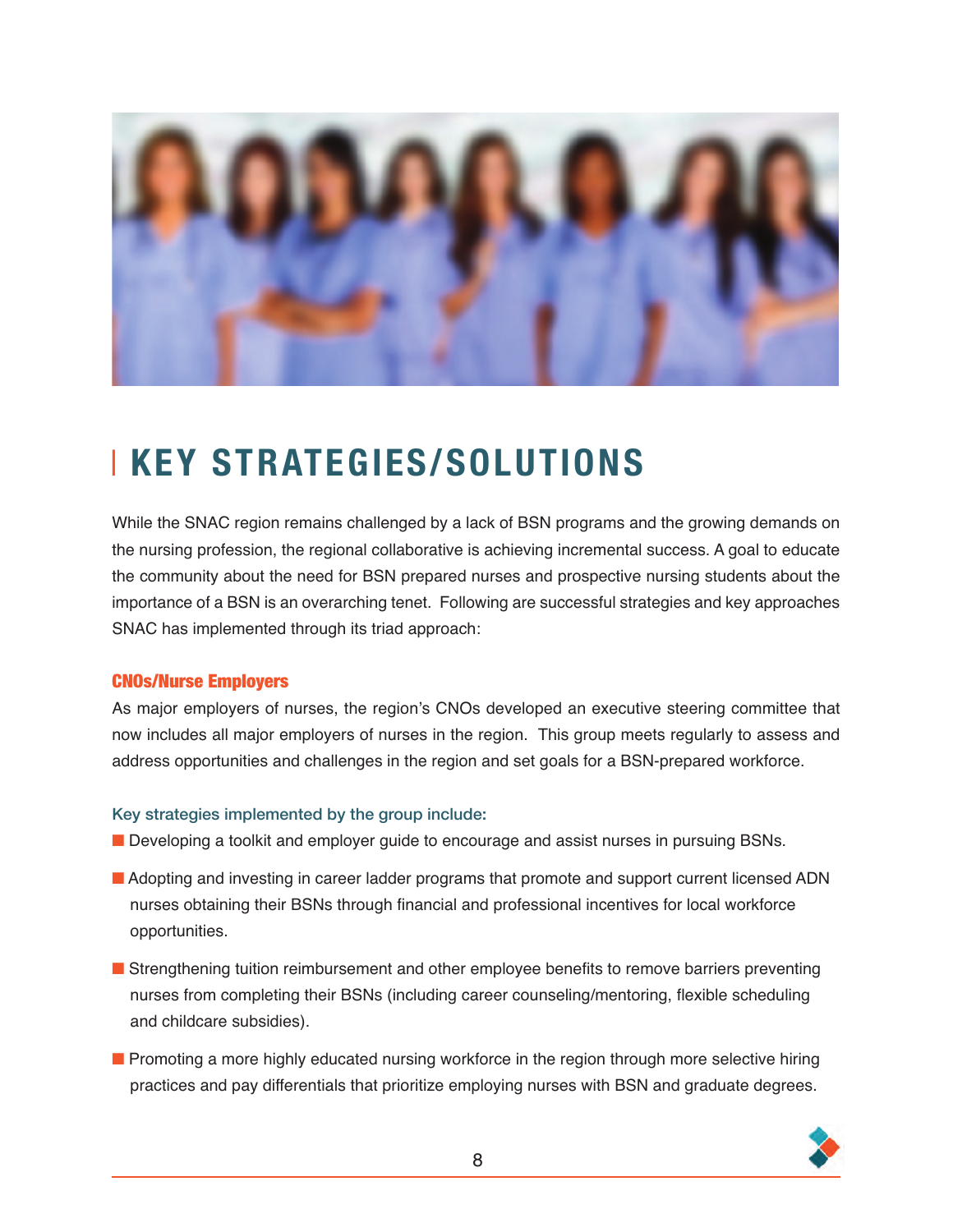#### Academic Partners

As key producers of bachelor-prepared nurses, academic leaders representing diverse nursing education programs in the region are working collaboratively on short- and long-term solutions to recruit and prepare more BSNs and address the related faculty shortages limiting enrollment in baccalaureate and graduate programs.

#### Key strategies implemented by the group include:

**n** Creating a groundswell of support and collaboration among legislative, academic, healthcare, and philanthropic leaders to successfully establish new and expand the capacity of existing 4-year BSN programs in our region.

**n** Working collaboratively to fast-track improvements to existing BSN career pathways, including streamlining models of progression from RN to BSN and promoting BSN and higher degree completion for current practicing RNs.

■ Adapting programs, degrees offered, and educational capacity to create space for more BSNs to be trained. A wide variety of education options exist to further the preparation of today's nursing workforce, including degree-completion, online, accelerated, and part-time degree programs.

■ Administering a new grant-supported scholarship program created by SNAC to reduce the financial barriers needed for academic progression and encourage more nurses and faculty members to earn their BSN and higher degrees.

■ Collaborating with partnering institutions to offer graduate students more flexible work/class schedules and develop articulation agreements to facilitate a seamless pathway for nurses to obtain BSN and graduate nursing degrees.

■ Working with SNAC coalition to create a new pre-licensure program for students with a BS/BA or higher for admission (program approved and is currently in the design/planning stage).

#### Community Partners

Underlying all of these efforts are community leaders, granting agencies and funders committed to SNAC's mission who have generously supported initiatives to help educate and retain more nurses with a BSN.

#### Key strategies implemented by the group include:

**n** Securing a fiscal sponsor and grant funds to support SNAC initiatives and expand community education and outreach. The Community Foundation of Sarasota County became SNAC's fiscal sponsor and a key administrative support for facilitating grants and donations.

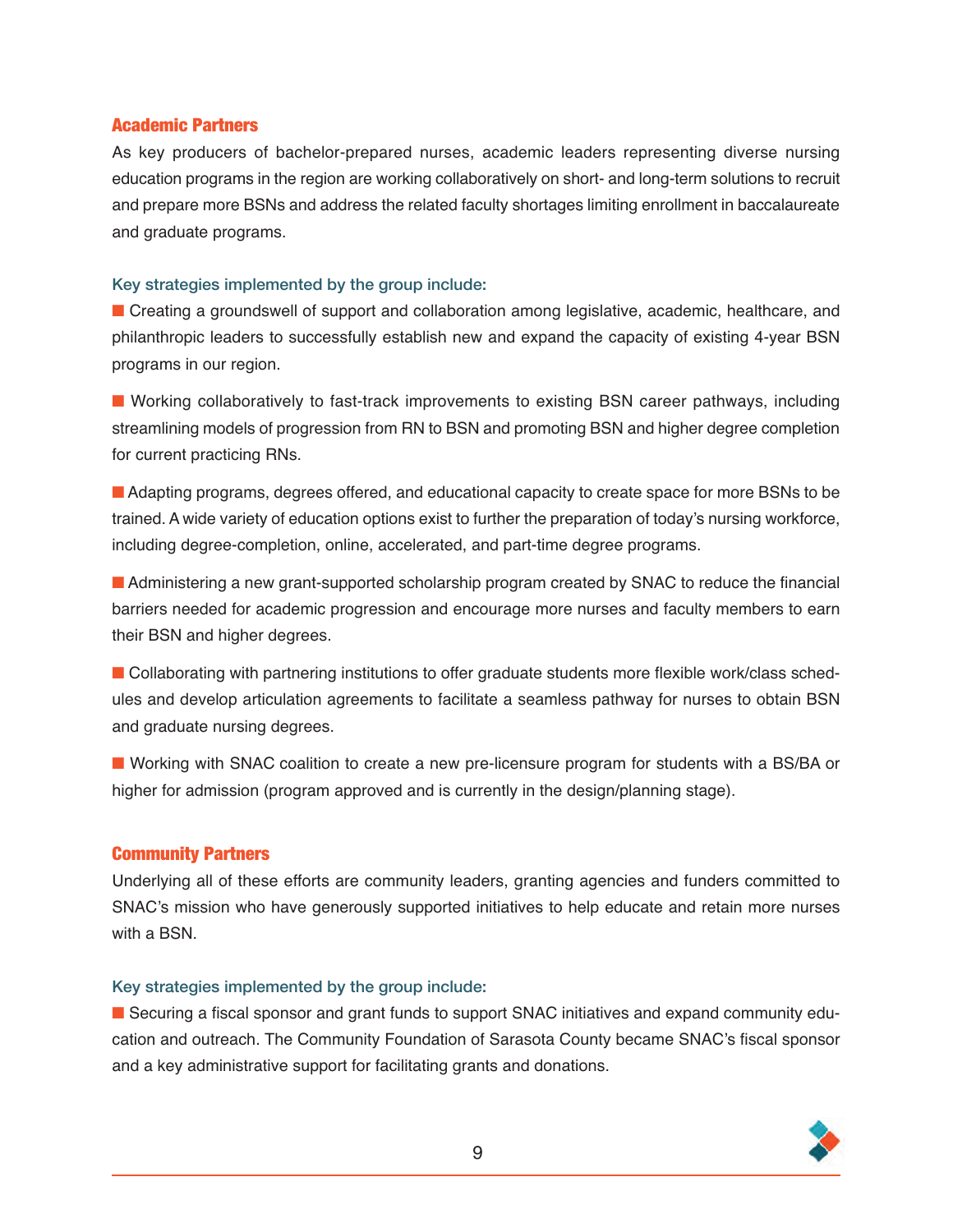**n** Enlisting support from The Patterson Foundation, which provided an initiative consultant to contribute to the cultivation of an environment for success of the coalition. The consultant, bringing expertise in the collaborative process, serves as a "guide on the side," providing strategic and tactical expertise.

**n** Creating a Nursing Education Navigator (NEN) to serve as an advisor and mentor to those considering a nursing career. Florida Blue recognized SNAC's efforts to improve quality and patient care and awarded it a three-year Florida Blue Foundation grant to support the NEN position. Since 2015, the NEN role has provided a personalized, one-stop research and referral source for people interested in nursing education programs, degree alternatives and financial assistance, for more than 1,000 potential students. Of these potential students, 820 have been referred to one or more nursing programs in the region. As of October 2019, the NEN has successfully facilitated 255 students accepted and enrolled in accredited nursing schools.

■ Building a Nursing Scholarship program to support nurses pursing BSN and higher degrees. Since its scholarship program began in 2016, SNAC has granted \$264,000 in nursing scholarships to 72 local recipients. Many have already graduated, and others are slated to graduate in the next two years, with BSN degrees and plan to work in the Suncoast region. Seven scholarships were dedicated to nurses pursuing doctoral degrees with plans to become nursing professors at local nursing schools. Foundations supporting SNAC include the Community Foundation of Sarasota County, The Patterson Foundation, Burruss Foundation, Florida Blue Foundation, Lela D. Jackson Foundation, Janice S. Kelly Memorial Foundation, Rita B. Lamere Memorial Foundation, Sarah Greer Mayer Fund of the Community Foundation, Manatee Community Foundation, Charlotte Community Foundation, and CareerEdge.

### Partnership with Community Foundation Sarasota County



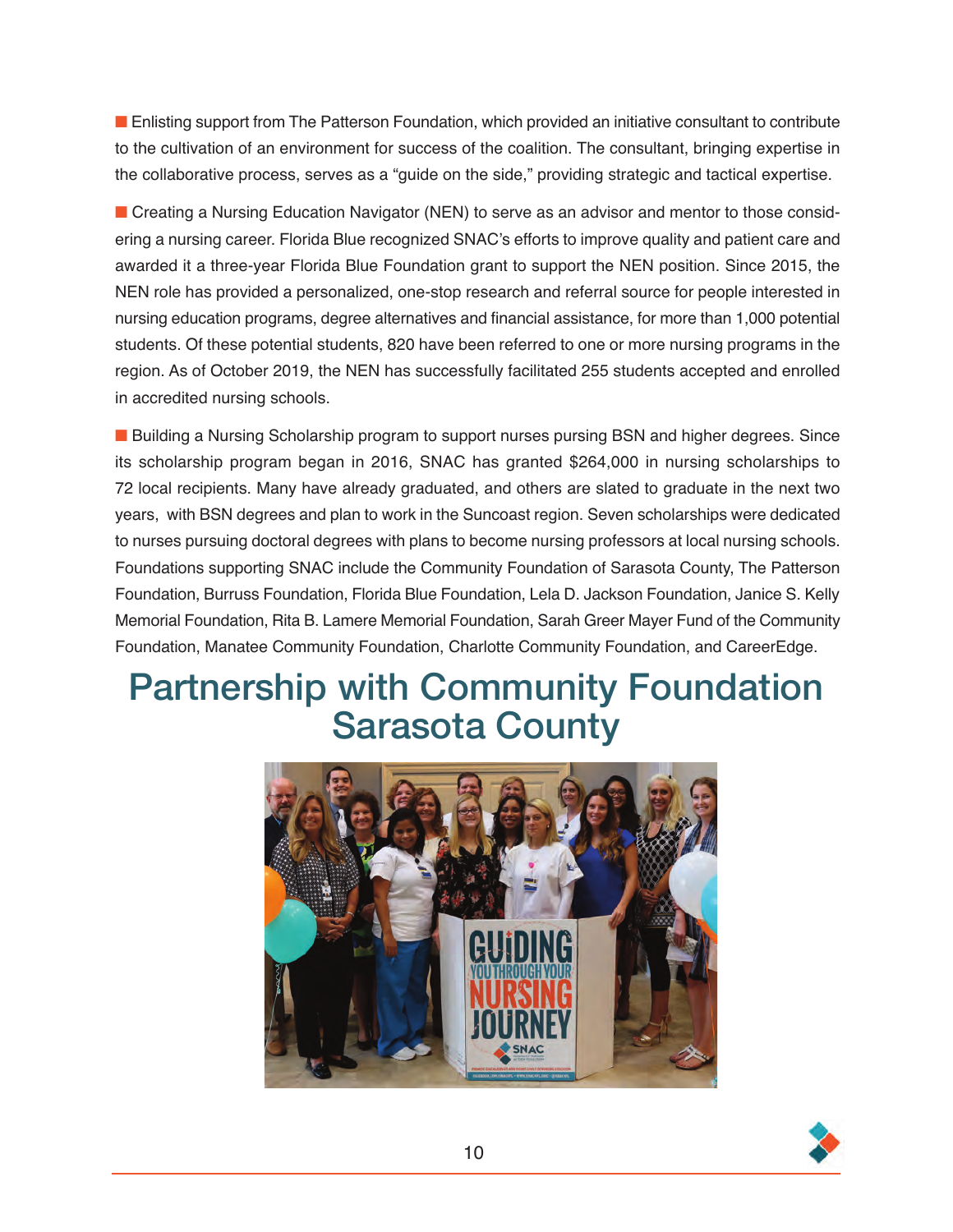

## x **CONCLUSION**

SNAC is demonstrating that collaborative models at the community and regional levels can yield incremental and statewide progress. The Suncoast region has seen a 2% increase in BSN-prepared nurses in recent years, from 31.4% to 33.5%, bolstered in large part by SNAC support and initiatives that have led to new and expanded academic programs providing direct and accelerated pathways for pre-licensure BSN nursing students at Florida Southwestern State College, Keiser University, State College of Florida, Manatee-Sarasota, and the University of South Florida Sarasota-Manatee.

Still, achieving the NAM/IOM's "80% by 2020" goal is not feasible given the limitations and barriers associated with the state's limited BSN programs. Urgent action is needed across the state to meet the needs in the years ahead, especially as the demand for bachelor-prepared nurses and the faculty to train them continues to rise.

A robust pipeline of nurses with baccalaureate degrees are needed at the bedside, while those with doctorates are needed in research, faculty and leadership roles to ensure optimal patient care today and improve nurses' ability to positively influence the outcomes of patients and enhance the health of Florida communities in the future. As a regional workgroup of the Florida Action Coalition, SNAC is committed to taking the lead in working with nursing schools, policy leaders and employers to remove barriers to a highly educated nursing workforce and address the workforce needs regionally and beyond.